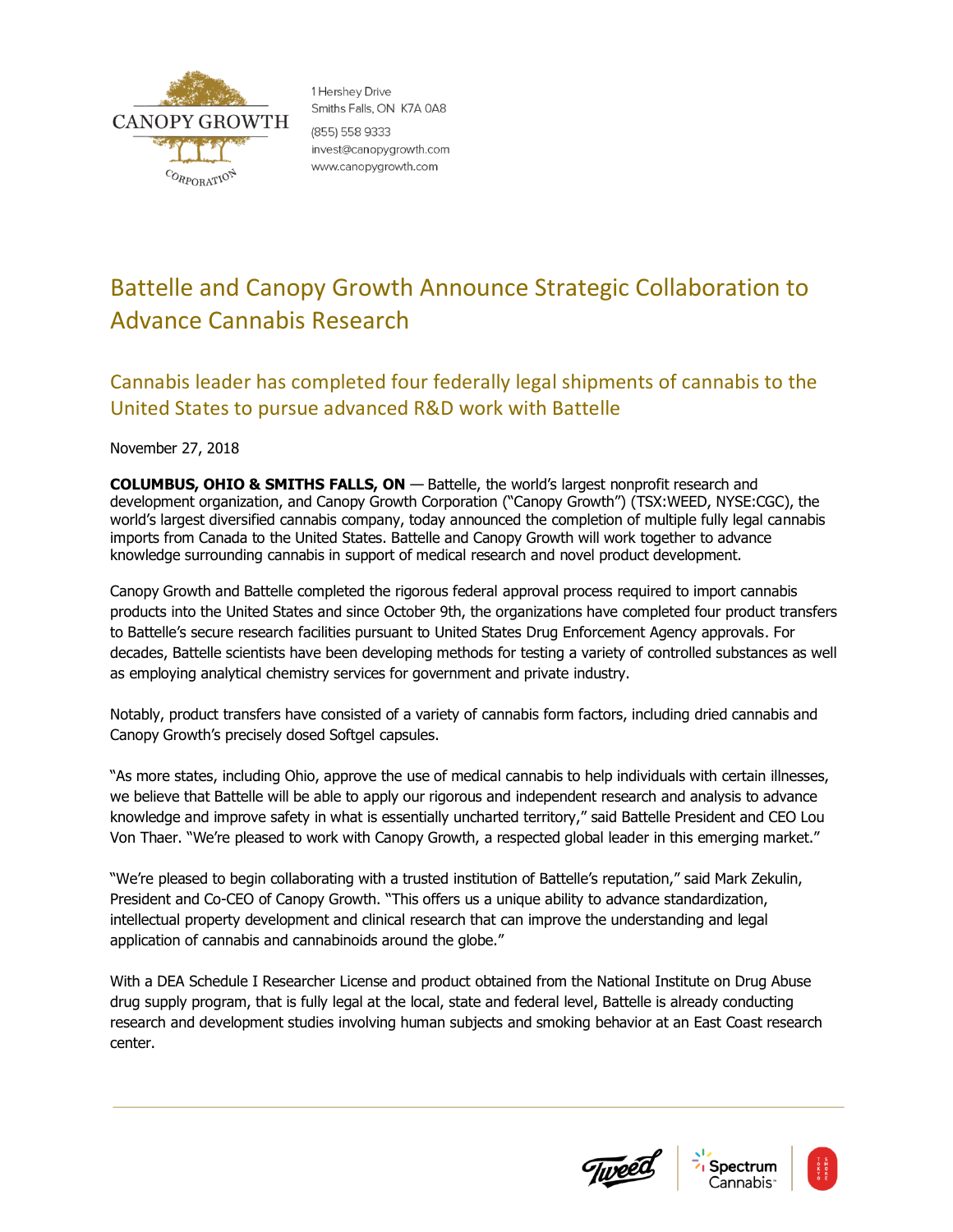Here's to Future Growth.

#### **About Battelle**

Every day, the people of Battelle apply science and technology to solving what matters most. At major technology centers and national laboratories around the world, Battelle conducts research and development, designs and manufactures products, and delivers critical services for government and commercial customers. Headquartered in Columbus, Ohio since its founding in 1929, Battelle serves the national security, health and life sciences, and energy and environmental industries. For more information, visit www.battelle.org.

### **About Canopy Growth Corporation**

Canopy Growth is a world-leading diversified cannabis and hemp company, offering distinct brands and curated cannabis varieties in dried, oil and Softgel capsule forms. From product and process innovation to market execution, Canopy Growth is driven by a passion for leadership and a commitment to building a world-class cannabis company one product, site and country at a time. The Company has operations in 12 countries across five continents. The Company is proudly dedicated to educating healthcare practitioners, conducting robust clinical research, and furthering the public's understanding of cannabis, and through its partly owned subsidiary, Canopy Health Innovations has devoted millions of dollars toward cutting edge, commercializable research and IP development. Through partly owned subsidiary Canopy Rivers Corporation, the Company is providing resources and investment to new market entrants and building a portfolio of stable investments in the sector. From our historic public listing on the Toronto Stock Exchange and New York Stock Exchange to our continued international expansion, pride in advancing shareholder value through leadership is engrained in all we do at Canopy Growth. Canopy Growth has established partnerships with leading sector names including cannabis icon Snoop Dogg, breeding legends DNA Genetics and Green House seeds, and Fortune 500 alcohol leader Constellation Brands, to name but a few. Canopy Growth operates ten licensed cannabis production sites with over 4.3 million square feet of production capacity, including over 500,000 square feet of GMP certified production space. For more information visit www.canopygrowth.com

#### **Contact Battelle:**

Katy Delaney 614-424-7208 delaneyk@battelle.org

T.R. Massey 614-424-5544 masseytr@battelle.org

### **Contact Canopy Growth Corporation:**

Caitlin O'Hara Media Relations [Caitlin.Ohara@canopygrowth.com](mailto:Caitlin.Ohara@canopygrowth.com) 613-291-3239

Investor Relations Tyler Burns [Tyler.Burns@canopygrowth.com](mailto:Tyler.Burns@canopygrowth.com) 855-558-9333 ext. 122

Director: Bruce Linton [tmx@canopygrowth.com](mailto:tmx@canopygrowth.com)